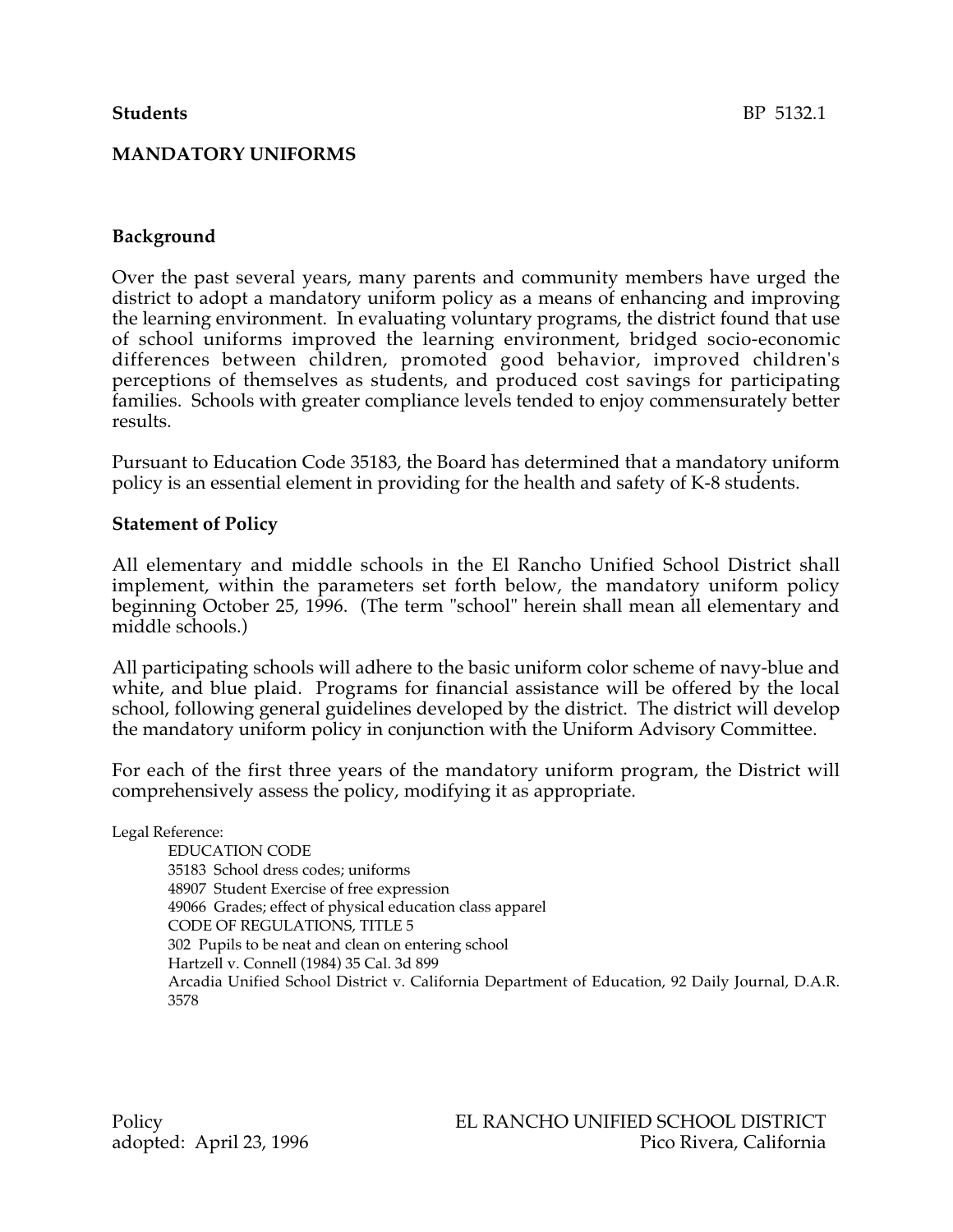# **MANDATORY UNIFORMS**

# **Commencement of Uniform Policy**

The mandatory uniform policy shall be effective on October 25, 1996.

#### **Information Dissemination**

- 1. It is the responsibility of district and school support staffs to adequately communicate to parents, information common to all school sites, including general guidelines for enforcement of the uniform policy. District administrators shall also work with schools to facilitate implementation of financial assistance programs.
- 2. Each school shall communicate to parents information regarding the following:
	- a. types and colors of uniform;
	- b. requirements for jackets/outer garments;
	- c. optional articles of attire, if any, e.g., bows-shoes, ties
	- d. compliance measures to be employed;
	- e. the availability of financial support and the procedures for applying for assistance;
	- f. methods to facilitate recycling of uniforms within the school community;
	- g. notice of uniform sales and lists of competitive prices from vendors of uniform articles.
- 3. The means by which this information is communicated shall include one or more of the following:
	- a. District bulletins;
	- b. school newsletters;
	- c. parent forums;
	- d. PTA meetings and newsletters;
	- e. parent advisory meetings;
	- f. television, radio, and/or newspaper announcements;
	- g. posters displayed at school and in the community;
	- h. registration materials.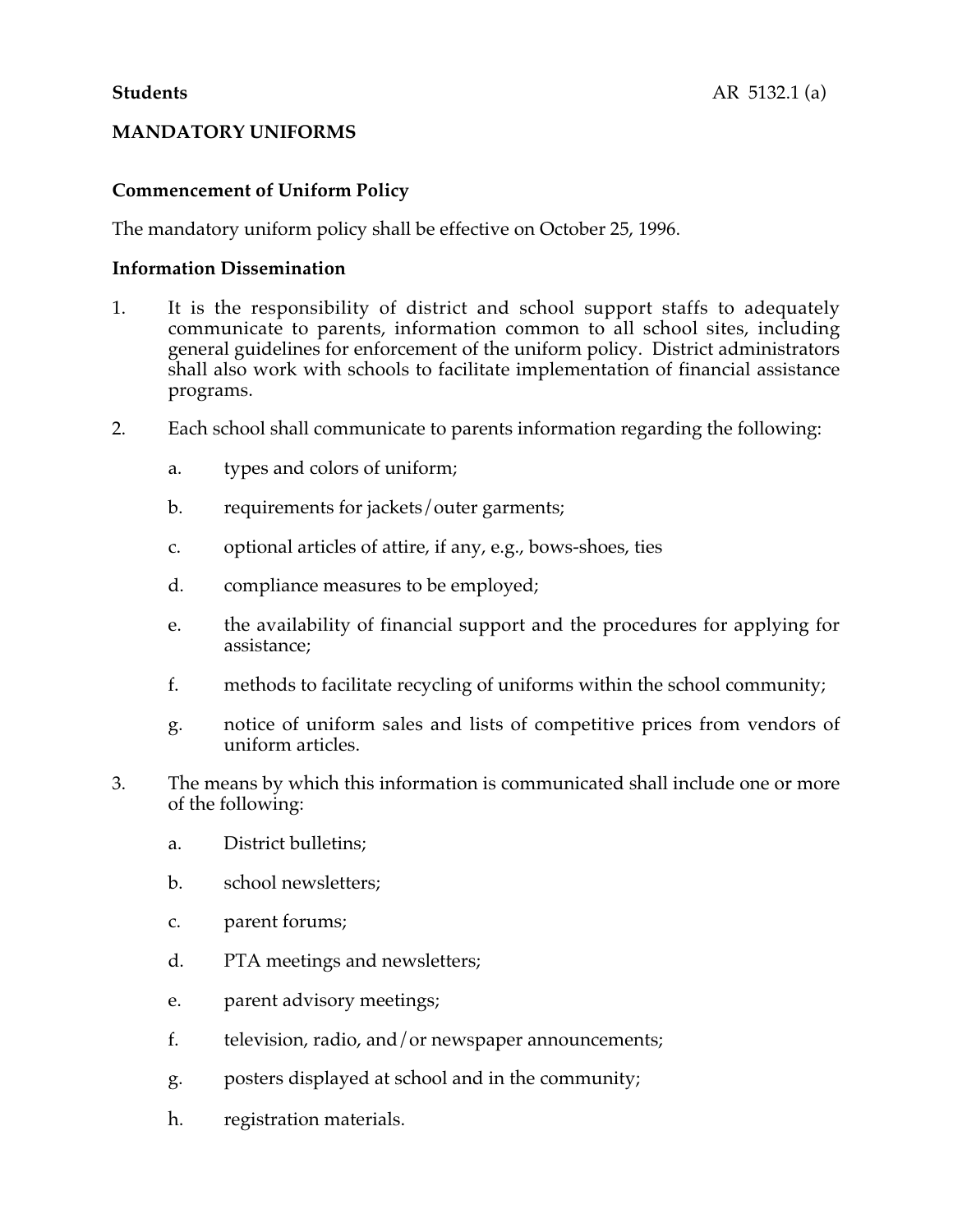#### **Financial Considerations**

- 1. No student shall be denied attendance at school, penalized, or otherwise subjected to compliance measures for failing to wear a uniform by reason of financial hardship.
- 2. With the commencement of the 1996/97 school year, each school shall:
	- a. designate a specific staff member or school volunteer to assist those families in need of assistance; and
	- b. prepare a flyer describing in detail the uniform and listing the range of costs for each competitively priced item of clothing as provided by a variety of vendors. The flyer shall state that in case of severe financial hardship, parents may contact their child's school by phone, mail or in person to request assistance.
- 3. The District will suggest forms and types of financial assistance which may be appropriate. Local schools may devise additional forms and/or types of aid.

In order to support the families in need of assistance, the local parent groups of each school will secure donations from local businesses and vendors. Each school will facilitate the recycling of uniforms within the school community using methods such as uniform swap meets, trading of uniforms, and donations of used uniforms.

The following process for compliance with the uniform policy will be offered to families in need of assistance.

- a. Each school will grant a temporary exemption with a parent initiated request for assistance.
- b. Each school will provide general information of business resources regarding layaways or other payment plans, and local vendors willing to assist families in need.
- c. Each school will provide used uniforms when needed.
- 4. Each school shall work with staff, the local school community and business partners to identify resources for assisting families.
- 5. The District shall compile and maintain a list of community agencies, uniform retailers, organizations and individuals willing to assist families in need. The District shall also promulgate procedures to link identified resources with participating schools.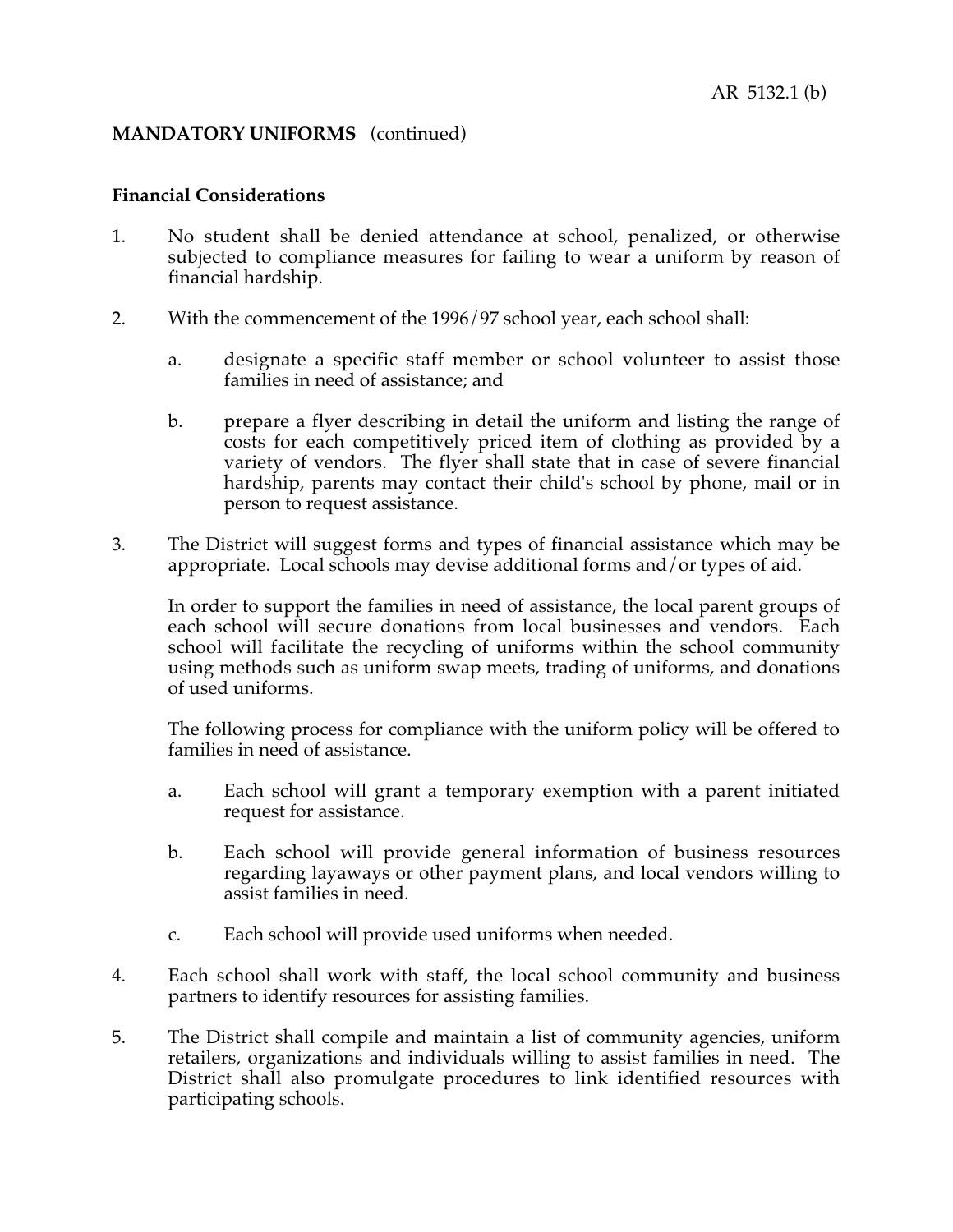#### **Compliance Measures**

- 1. If necessary, disciplinary action may be taken to encourage compliance with the policy. Since the intent of the policy is not to inhibit or prohibit any student who is not in uniform from receiving the education to which he/she is entitled, no student shall be suspended from class or from school, expelled from school, or receive a lowered academic grade as a result of not complying with the policy.
- 2. Each school shall develop incentives and positive reinforcement measures to encourage full compliance with the uniform policy. Each school should strive to achieve full compliance through use of incentives and positive reinforcement measures. In addition, schools shall communicate with parents so that expectations, rationale, and benefits are fully understood by the student and his/her family.
- 3. In order to assure that the uniform policy is administered consistently across the district, the following compliance procedures shall be followed:
	- a. If a student is not complying with the uniform policy, the designated administrator will contact the student's parent or guardian to inform him/her of the uniform policy. The administrator will provide the parent with a copy of the Required Annual Notice to be signed by the parent and filed in the school office.
	- b. If a student is not complying with the uniform policy, and the student's parent or guardian refuses to comply with said policy, the administrator will explain the exemption procedure and ask the parent to sign an exemption form. If a parent or guardian refuses to sign said exemption, the administrator will document the parent's position and file it in the school office.
	- c. If a student is not complying with the uniform policy, but the parent approves said policy, the administrator will notify the student's parent by phone and/or in writing of the violation.

If violation continues, a parent conference will be held with the site administrator. The school discipline plan addressing defiance will be discussed and followed.

- d. If a student is not complying with the uniform policy, and the student's parent or guardian claims economic hardship, the financial assistance procedures will be followed.
- 4. The school should resort to disciplinary action only when positive measures fail to ensure compliance. Prior to initiating any disciplinary action a conference with the parent must be held with a school administrator or counselor to solicit parental cooperation and support.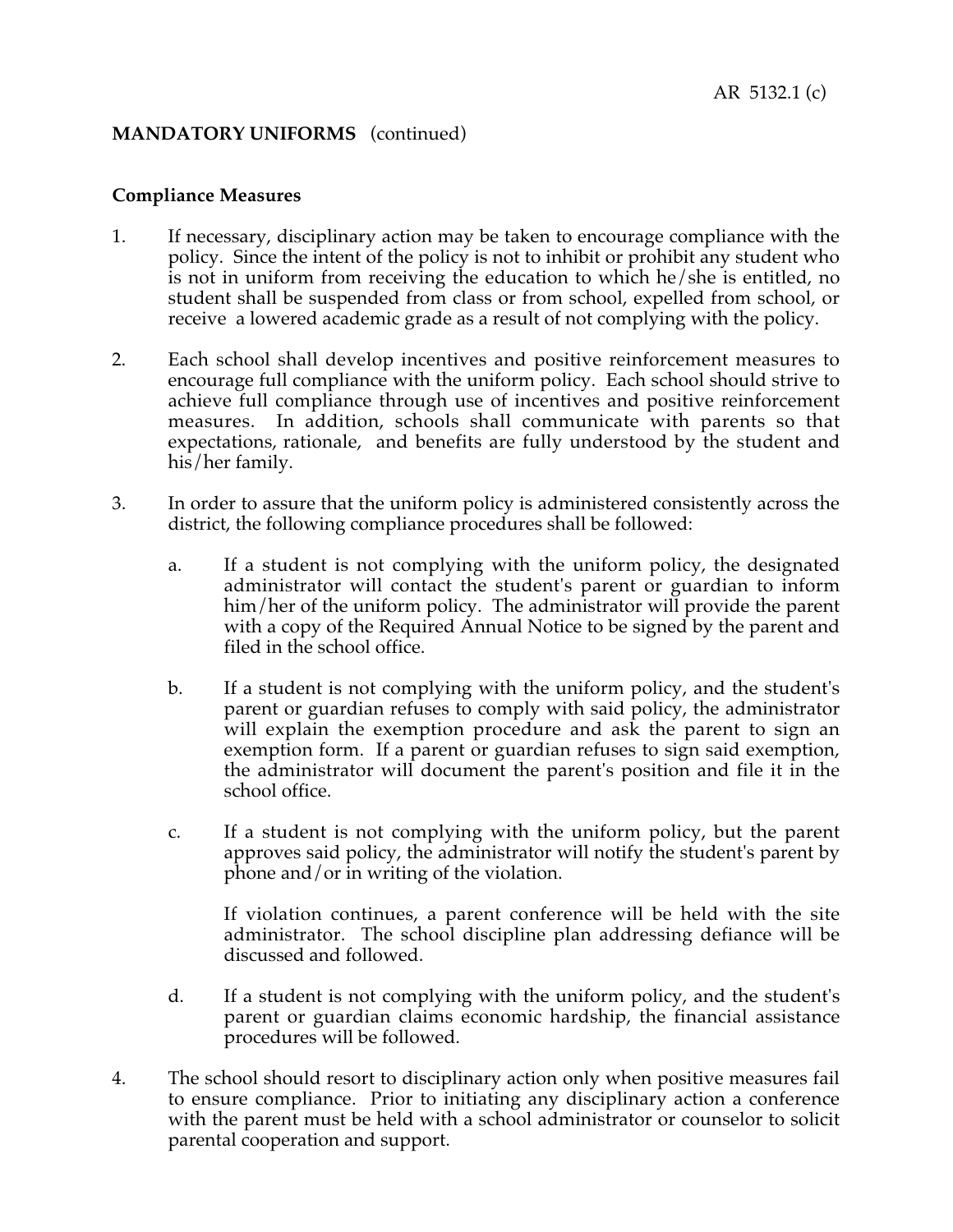- 5. Disciplinary action is to be initiated only after all other means to secure support and cooperation as mentioned above have not succeeded. A "progressive discipline" approach is to be employed by the school support staff so as to encourage full and consistent compliance with the least amount of disciplinary action. The same disciplinary actions applied to enforce other school and district rules may be utilized, with the exceptions.
- 6. In order to ensure a smooth transition to the mandatory uniform policy, and in order to ensure that incentive and positive reinforcement measures are employed before resorting to disciplinary action, no school shall take disciplinary action until after November 14, 1996 unless those not in compliance materially or substantially interfere with the requirements of appropriate discipline.
- 7. No student shall be considered noncompliant with the policy in the following instances:
	- a. When noncompliance derives from financial hardship.
	- b. When a student wears a button, armband or other accouterment to exercise the right to freedom of expression as provided by Education Code 48907, unless the button, armband or other accouterment signifies or is related to gangs, gang membership or gang activity as provided in Education Code 35183.
	- c. When a student wears the uniform of a nationally recognized youth organization such as the Boy Scouts or the Girl Scouts on regular meeting days.
	- d. When wearing a school uniform violates a student's religious beliefs.
	- e. When a student's parent or guardian has secured an exemption from the uniform policy by following the procedures set forth in paragraph 8 below.
- 8. If the parent(s) or guardian desires to exempt his or her child from the uniform policy, the parent(s) or guardian must observe the following procedure:
	- a. Request by mail or in person an Application for Exemption from Uniform Program ("Application"). The parent(s) or guardian may obtain an Application at the student's school site.
	- b. Complete the Application in full and submit it to the designated administrator for uniform program exemptions at the student's school.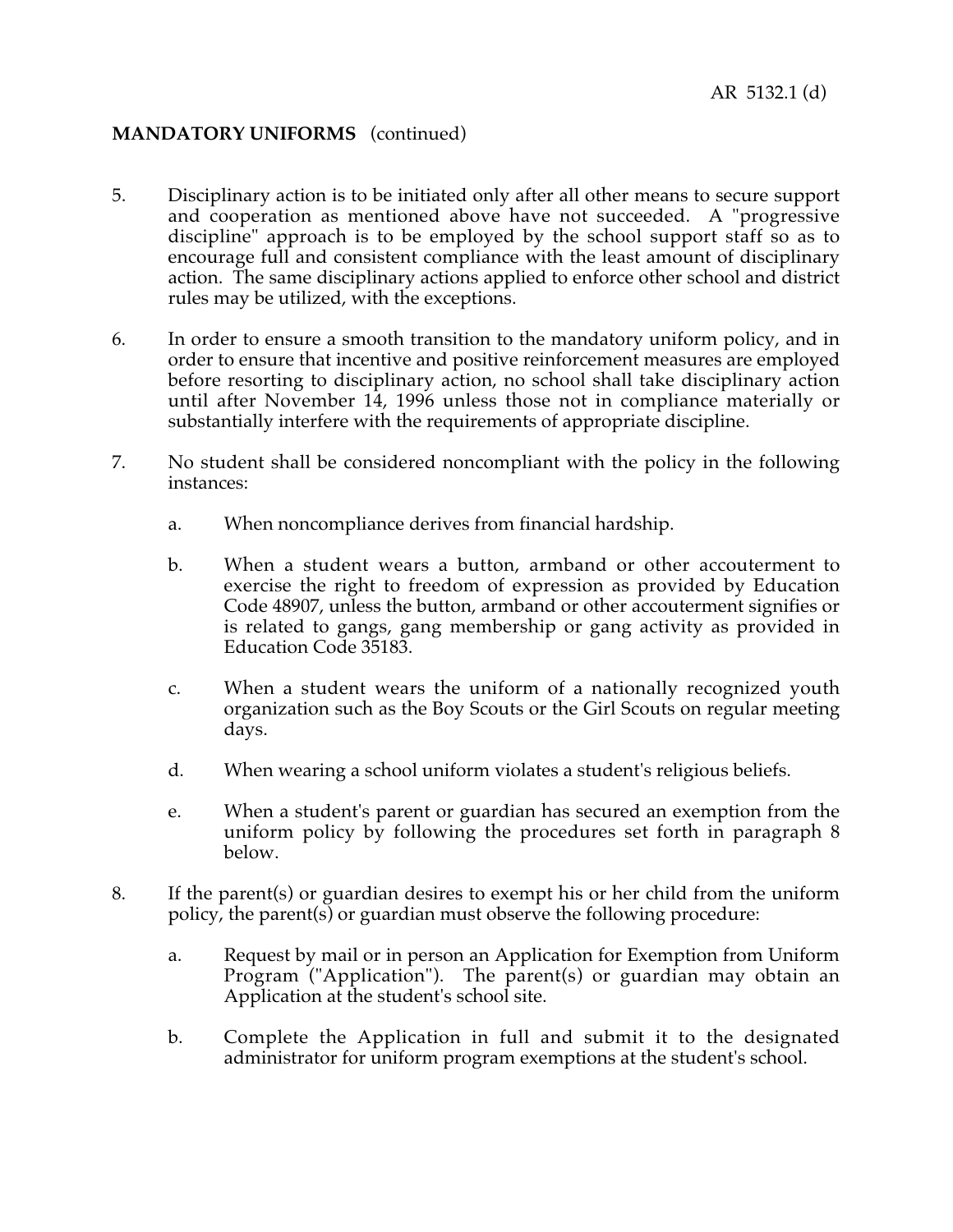- c. Meet with the designated administrator to discuss the uniform policy and the nature of the parent(s) or guardian's objections to the policy. The purpose of this meeting include: (1) ensuring that the parent(s) or guardian understands the reasons for, and goals of the uniform policy; (2) verifying the accuracy of the information on the Application; (3) preventing fraud or misrepresentation.
- d. For purposes of consistent administration of the uniform policy, meet with a designated district administrator to discuss the nature of the parent(s) or guardian's objections to the policy.

## **Annual Evaluation**

- 1. All schools will participate in an evaluation at the end of each school year for the first three years of the mandatory uniform program.
- 2. The District shall design an evaluation for districtwide use. Each school shall complete its respective evaluation by May 1 of each year. The school and the District shall review the results of the evaluations and the District shall consider proposed modifications to the uniform policy as appropriate.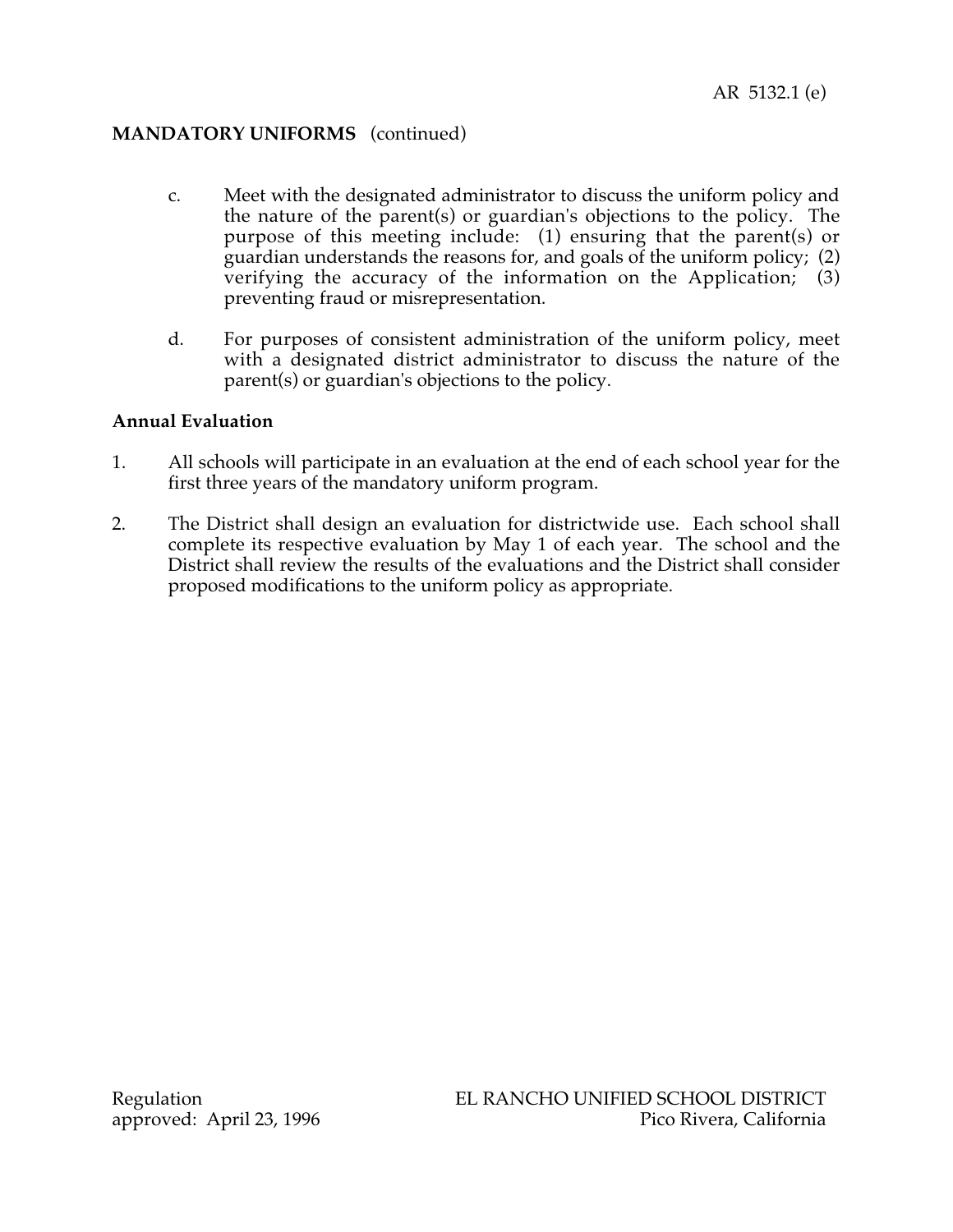E (1) 5132.1

# EL RANCHO UNIFIED SCHOOL DISTRICT

# **APPLICATION FOR EXEMPTION FROM UNIFORM PROGRAM**

| Name of person submitting this application: |            |            |
|---------------------------------------------|------------|------------|
| Name of student (one per form):             |            |            |
| Address:                                    | Telephone: |            |
| School:                                     | Grade:     | School Yr: |

I certify that I am the parent or legal guardian of the student named above. I choose not to have my child named above comply with the student uniform policy adopted by the El Rancho Unified School District Board of Education. I hereby request an exemption from the student uniform requirement on behalf of the above named student for the current school year at the above-referenced school. I understand that this exemption is for the **current school year only**. I understand that if my child does not wear a uniform, he/she must comply with the district dress code.

\_\_\_\_\_\_\_\_\_\_\_\_\_\_\_\_\_\_\_\_\_\_\_\_\_\_\_\_\_\_\_\_\_\_\_\_\_\_\_\_\_\_\_\_\_\_\_\_\_\_\_\_\_\_\_\_\_\_\_\_\_\_\_\_\_\_\_\_\_\_\_\_\_\_\_\_\_

The reason for my application for this exemption is as follows:

| Signature of Parent/Guardian      | Date                               |
|-----------------------------------|------------------------------------|
|                                   |                                    |
| Signature of School Administrator | Date of Conference (if applicable) |
|                                   |                                    |
|                                   |                                    |

EL RANCHO UNIFIED SCHOOL DISTRICT Pico Rivera, California